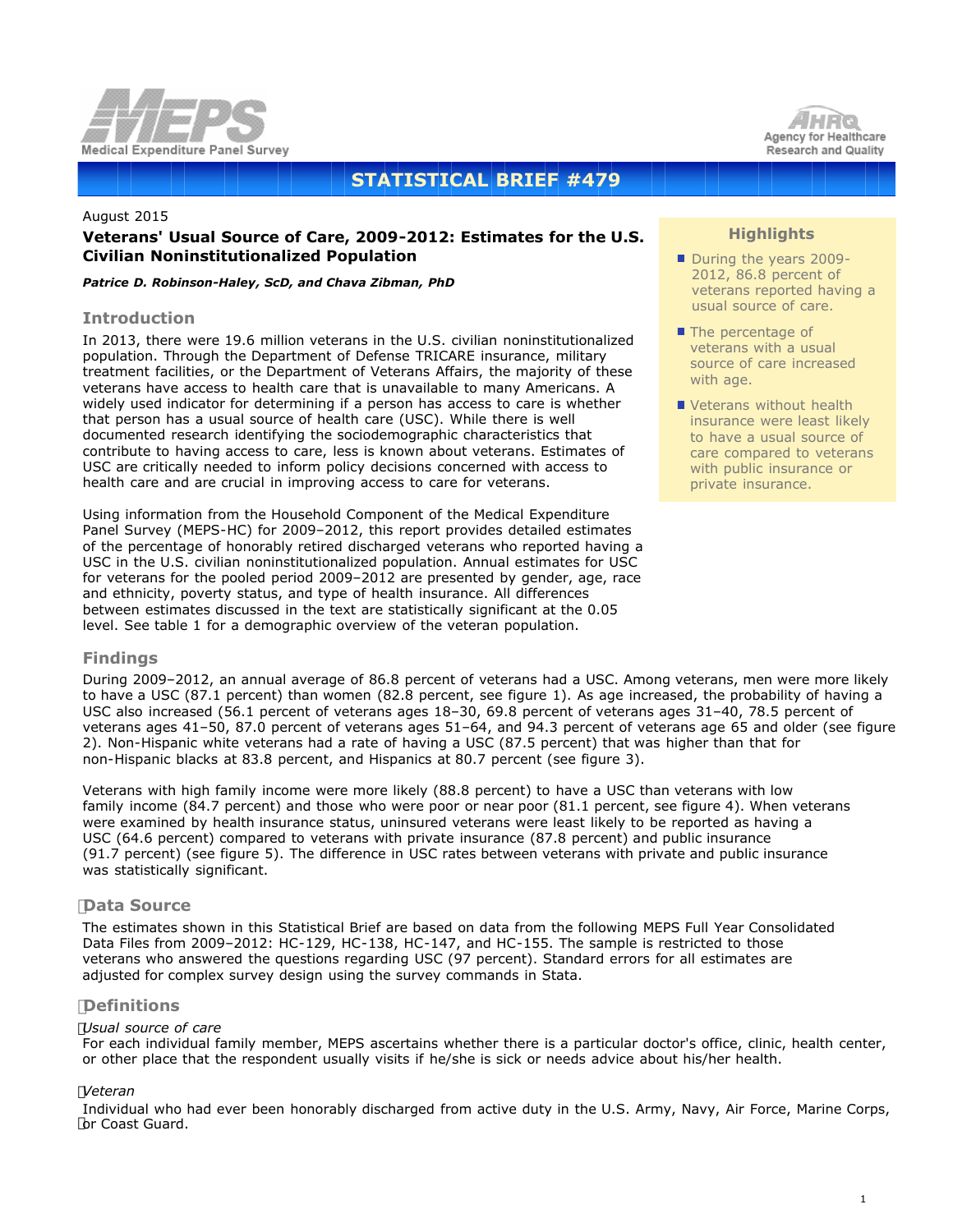## *Race and ethnicity*

Classification by race and ethnicity was based on information reported for each family member. Respondents were asked if each family member was Hispanic or Latino. Respondents were also asked which race or races best described each family member. Race categories included white, black/African American, American Indian or Alaska Native, Asian, Native Hawaiian or other Pacific Islander, and other. Based on these questions, sample persons were classified into the following race/ethnicity categories: Hispanic, black non-Hispanic single race, white non-Hispanic single race, Asian non-Hispanic single race and other (Hawaiian/Pacific Islander non-Hispanic, American Indian/Alaska Native non-Hispanic, and multiple races non-Hispanic).

### *Age*

Age was defined as age at the end of the year.

#### *Health insurance status*

Individuals were classified in the following three insurance categories based on household responses to health insurance status questions:

- Any private health insurance: Individuals who, at any time during the year, had insurance that provides coverage for hospital and physician care (other than Medicare, Medicaid, or other public hospital/physician coverage) were classified as having private insurance. Coverage by TRICARE (Armed Forces-related coverage) was also included as private health insurance. Insurance that provides coverage for a single service only, such as dental or vision coverage, was not included.
- Public coverage only: Individuals were considered to have public coverage only if they met both of the following criteria: 1) they were not covered by private insurance at any time during the year, and 2) they were covered by any of the following public programs at any point during the year: Medicare, Medicaid, or other public hospital/physician coverage.
- Uninsured: The uninsured were defined as people not covered by private hospital/physician insurance, Medicare, TRICARE, Medicaid, or other public hospital/physician programs at any time during the entire year or period of eligibility for the survey.

### *Poverty status*

Sample persons were classified according to the total yearly income of their family. Within a household, all people related by blood, marriage, or adoption were considered to be a family. Poverty status categories are defined by the ratio of family income to the federal income thresholds, which control for family size and age of the head of family. Poverty status was based on annual income.

Poverty status categories are defined as follows:

- Poor: Persons in families with income less than or equal to the poverty line; includes those who had negative income.
- Near poor: Persons in families with income over the poverty line through 125 percent of the poverty line.
- Low income: Persons in families with income over 125 percent through 200 percent of the poverty line.
- Middle income: Persons in families with income over 200 percent through 400 percent of the poverty line.
- High income: Persons in families with income over 400 percent of the poverty line.

| Sex            | Men                   | 93.2% |
|----------------|-----------------------|-------|
|                | Women                 | 6.8%  |
| Age            | $18 - 30$ years       | 3.3%  |
|                | 31-40 years           | 7.9%  |
|                | $41 - 50$ years       | 13.4% |
|                | $51 - 64$ years       | 29.4% |
|                | 65 years and older    | 46.0% |
| Race/ethnicity | Non-Hispanic white    | 82.4% |
|                | Non-Hispanic black    | 9.9%  |
|                | Hispanic              | 4.3%  |
|                | Asian                 | 1.2%  |
|                | Other                 | 2.2%  |
| Poverty status | Poor/near poor        | 10.2% |
|                | Low income            | 12.1% |
|                | Middle income         | 30.9% |
|                | High income           | 46.8% |
| Insurance type | Uninsured             | 7.4%  |
|                | Public insurance only | 19.2% |
|                | Any private insurance | 73.4% |

Table 1. Demographic characteristics of the veteran population, 2009-2012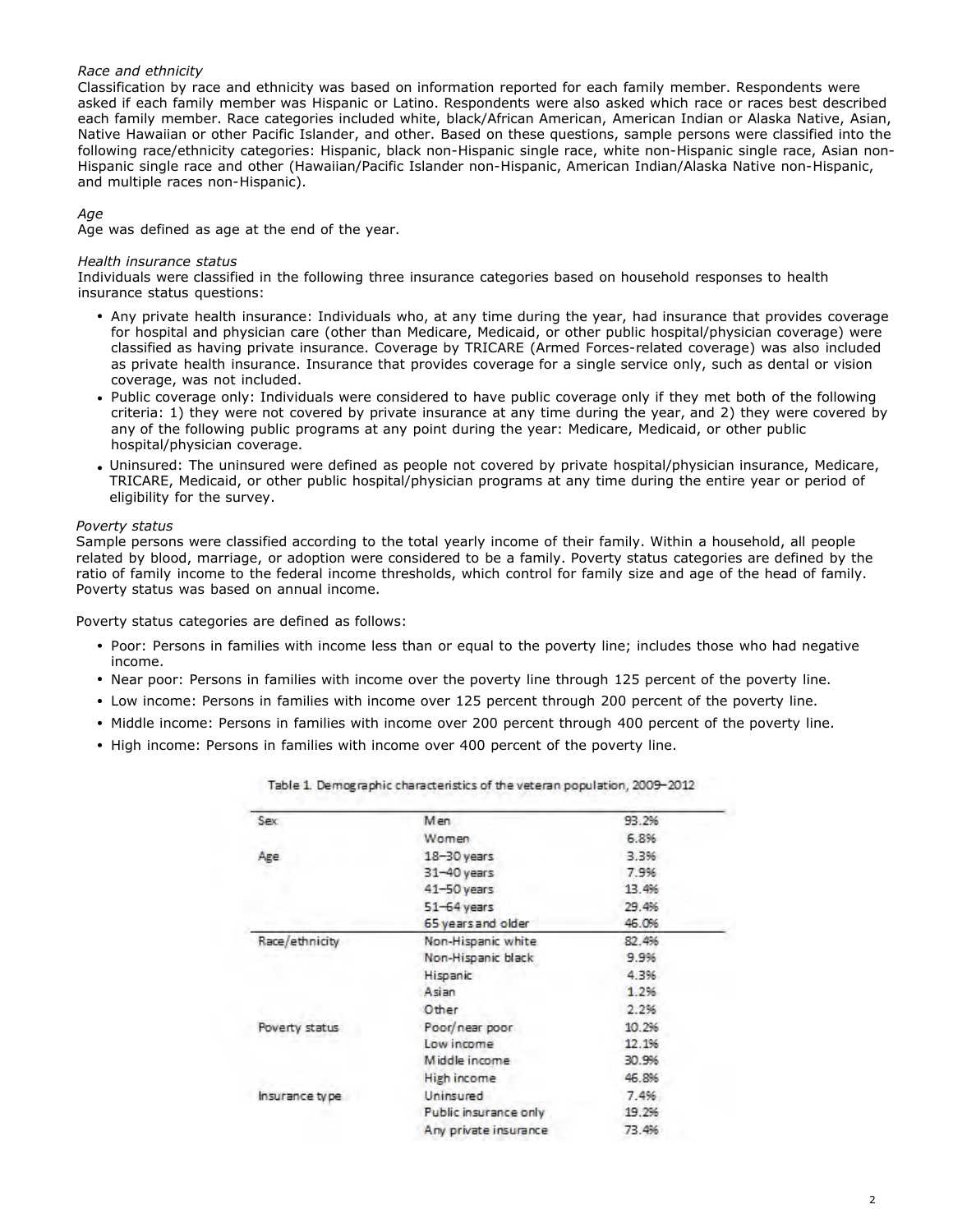**About MEPS-HC**

MEPS-HC is a nationally representative longitudinal survey that collects detailed information on health care utilization and expenditures, health insurance, and health status, as well as a wide variety of social, demographic, and economic characteristics for the U.S. civilian noninstitutionalized population. It is cosponsored by the Agency for Healthcare Research and Quality and the National Center for Health Statistics.

For more information about MEPS, call the MEPS information coordinator at AHRQ (301-427-1406) or visit the MEPS Web site at [http://www.meps.ahrq.gov/.](http://www.meps.ahrq.gov/)

### **References**

For a detailed description of the MEPS survey design, sample design, and methods used to minimize sources of nonsampling errors, see the following publications:

Cohen, J. *Design and Methods of the Medical Expenditure Panel Survey Household Component*. MEPS Methodology Report No. 1. AHCPR Pub. No. 97-0026. Rockville, MD. Agency for Health Care Policy and Research, 1997. [http://www.meps.ahrq.gov/mepsweb/data\\_files/publications/mr1/mr1.pdf](http://www.meps.ahrq.gov/mepsweb/data_files/publications/mr1/mr1.pdf)

Cohen, S. *Sample Design of the 1996 Medical Expenditure Panel Survey Household Component*. MEPS Methodology Report No. 2. AHCPR Pub. No. 97-0027. Rockville, MD. Agency for Health Care Policy and Research, 1997. [http://www.meps.ahrq.gov/mepsweb/data\\_files/publications/mr2/mr2.pdf](http://www.meps.ahrq.gov/mepsweb/data_files/publications/mr2/mr2.pdf)

Cohen, S. Design Strategies and Innovations in the Medical Expenditure Panel Survey. *Medical Care*, July 2003: 41(7) Supplement: III-5–III-12.

Ezzati-Rice, T.M., Rohde, F., Greenblatt, J. *Sample Design of the Medical Expenditure Panel Survey Household Component, 1998–2007*. Methodology Report No. 22. March 2008. Agency for Healthcare Research and Quality, Rockville, MD. [http://www.meps.ahrq.gov/mepsweb/data\\_files/publications/mr22/mr22.pdf](http://www.meps.ahrq.gov/mepsweb/data_files/publications/mr22/mr22.pdf)

U.S. Census Bureau, Data on Veterans: [http://www.census.gov/hhes/veterans/da](http://www.census.gov/hhes/veterans/data/)ta/

For more information about mental health disorders, see the following:

CDC Mental Health FastStats:<http://www.cdc.gov/nchs/fastats/mental-health.htm>

## **Suggested Citation**

Robinson-Haley, P. and Zibman, C. *Veterans' Usual Source of Care, 2009–2012: Estimates for the U.S. Civilian Noninstitutionalized Population*. Statistical Brief #479. August 2015. Agency for Healthcare Research and Quality, Rockville, MD. [http://www.meps.ahrq.gov/mepsweb/data\\_files/publications/st479/stat479.pdf](http://www.meps.ahrq.gov/mepsweb/data_files/publications/st479/stat479.pdf)

\* \* \*

AHRQ welcomes questions and comments from readers of this publication who are interested in obtaining more information about access, cost, use, financing, and quality of health care in the United States. We also invite you to tell us how you are using this Statistical Brief and other MEPS data and tools and to share suggestions on how MEPS products might be enhanced to further meet your needs. Please email us a[t MEPSProjectDirector@ahrq.hhs.gov](mailto:MEPSProjectDirector@ahrq.hhs.gov) or send a letter to the address below:

Steven B. Cohen, PhD, Director Center for Financing, Access, and Cost Trends Agency for Healthcare Research and Quality 540 Gaither Road Rockville, MD 20850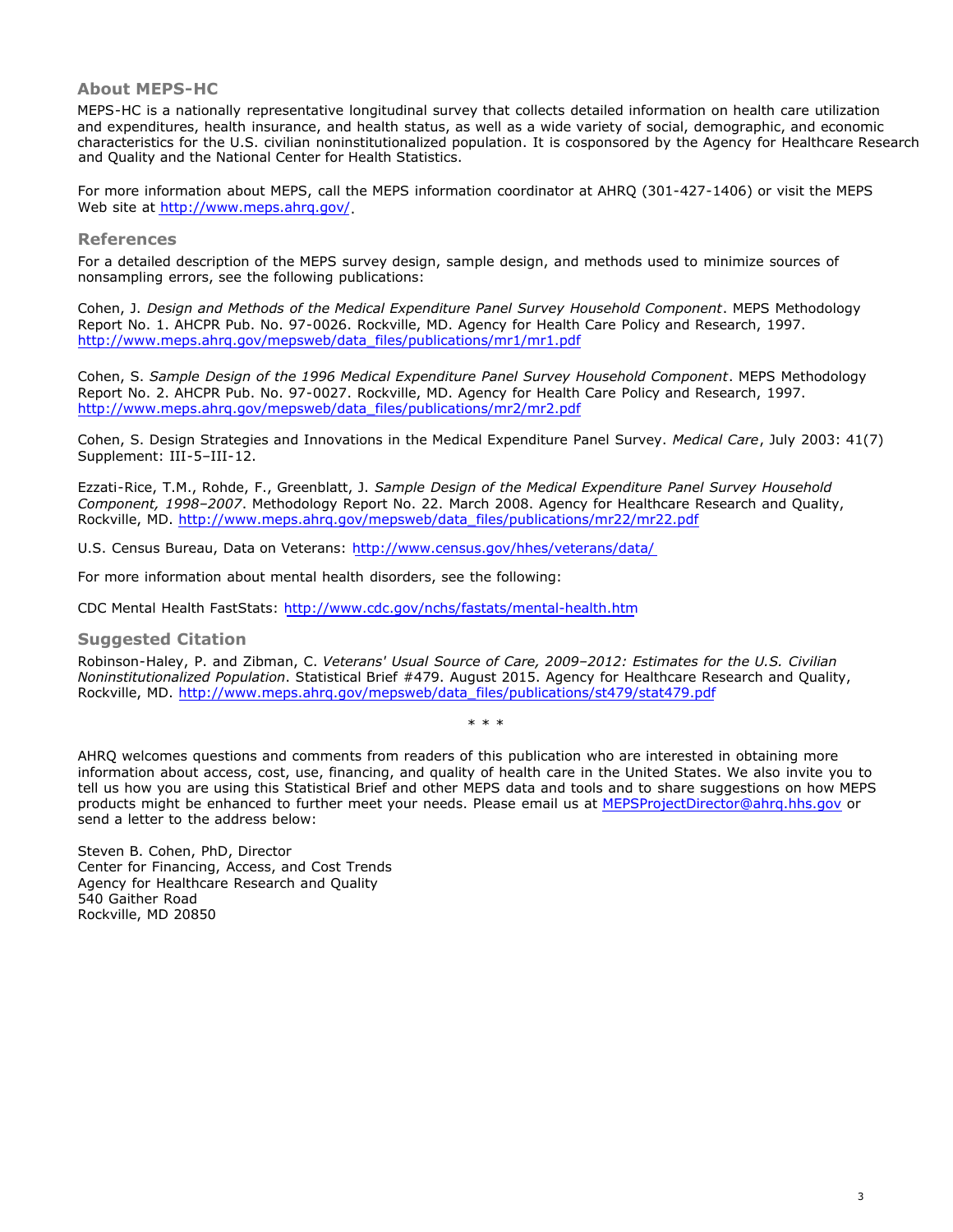

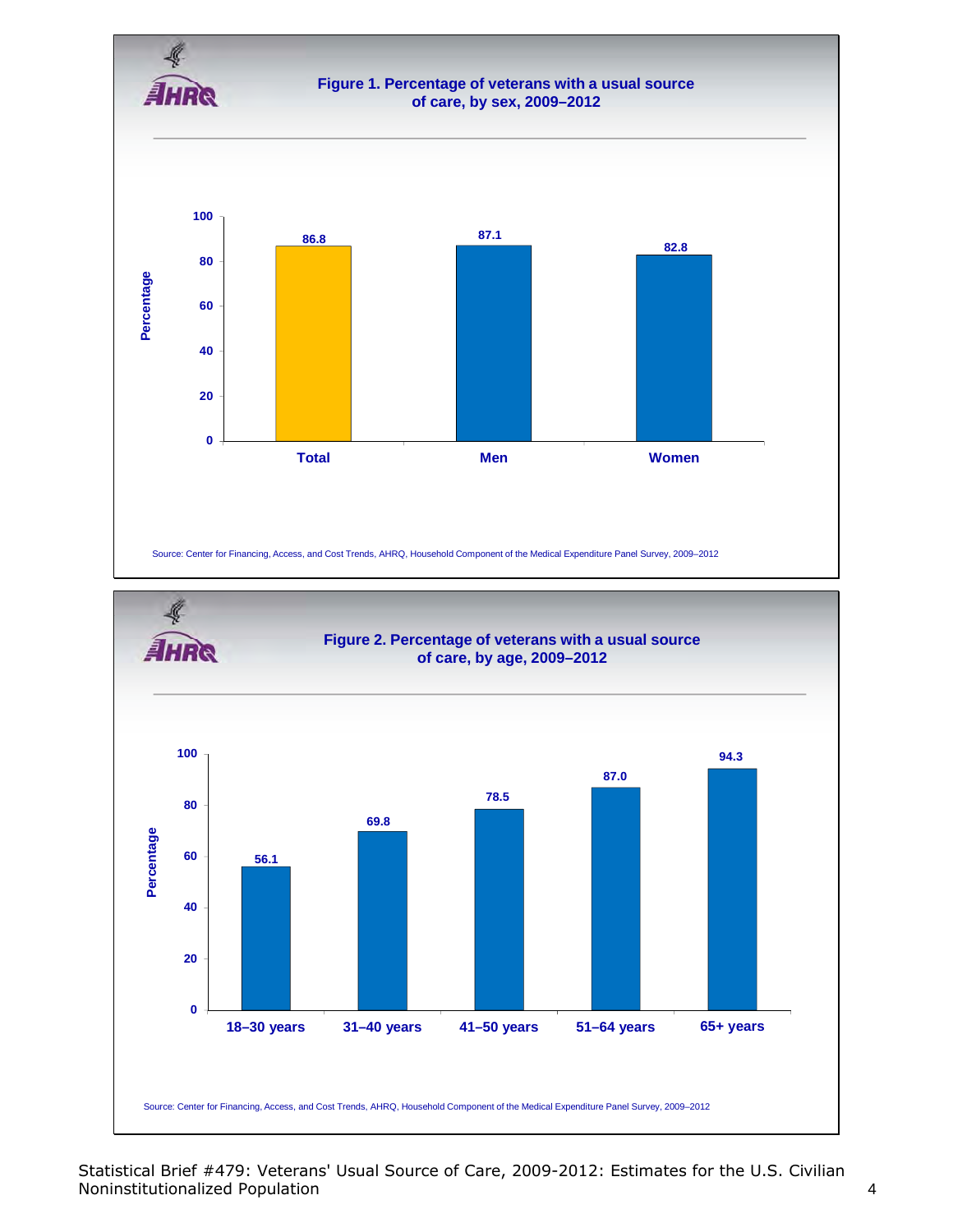